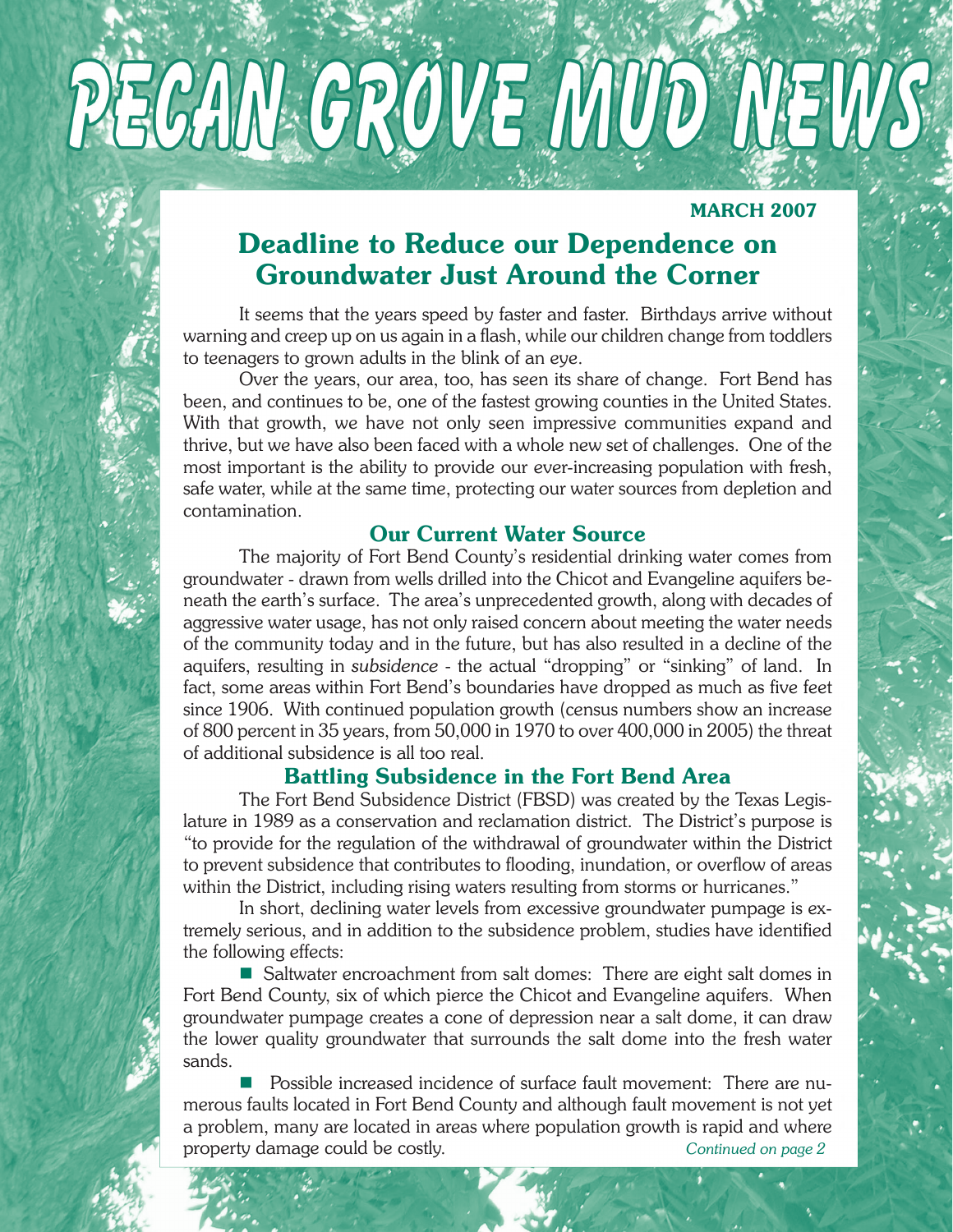#### Reduce dependence on GW

*Continued from page 1*

**n** Increased groundwater pumpage costs

 $\blacksquare$  Increased incidence of flooding

**n** Increased potential for water quality impacts.

#### Fort Bend Subsidence District Mandate

 As a result of incidents of subsidence and concerns over the threat of additional subsidence in the future, the FBSD Regulatory Plan, adopted in 2003, mandated that areas of Fort Bend County (including Pecan Grove) reduce their groundwater pumpage by 30% by 2013 and 60% by 2025. The reduction in groundwater will be supplemented by a soon-tobe-decided-upon alternate water source.

#### Conversion Dates and Surface Water Supply Options

The groundwater to surface water conversion dates discussed in this article are not a suggestion - they are mandated by law. Failure to meet the requirements by the 2013 and 2025 deadlines will result in severe disincentive fees. The Pecan Grove MUD Board of Directors is required to have a Groundwater Reduction Plan (GRP) approved by the Fort Bend Subsidence District no later than January 1, 2008, and we are on track to supply them with that plan by September of 2007.

 Surface water options are being investigated and include either building our own surface water treatment plant to treat water from the Brazos River or joining with Richmond and Rosenberg in a program that will meet the needs of all three communities. A final decision will be made in the near future and will be announced

 *In 1990, groundwater pumpage in Fort Bend County was at 63 million gallons per day. By 2005 -- just fifteen years later - there had been an increase of almost 60 percent to 99 million gallons per day!*



at our monthly board meeting (generally held the last Tuesday of each month) and on our website at www.pecangrovemud.com.

#### The Days of Cheap and Plentiful Water Are History

 Although the Pecan Grove MUD Board is working to provide residents with the most economical conversion options possible, the bottom line is this: your water bills will be going up. For many years, we have paid some of the lowest rates in the country, and although you will see a rise in those rates as plans are put into place and initial conversion dates are met, comparatively, your bills will be very reasonable… and still less than those living in the City of Houston.

## How Can You Curb Rising Water Costs

 Water conservation is not only crucial for the protection of our future water supply, but is also a really great way to take control over how much you spend on your monthly water bill. By following some of the simple tips in this newsletter and in the "Conservation" section of our website, you can begin to make the changes today that will keep costs down now and in the future.

 As always, feel free to contact us with any questions and/or comments. You can write us through the "Contact Us" section of the Pecan Grove website or call our Customer Service Office at 281-238-5000.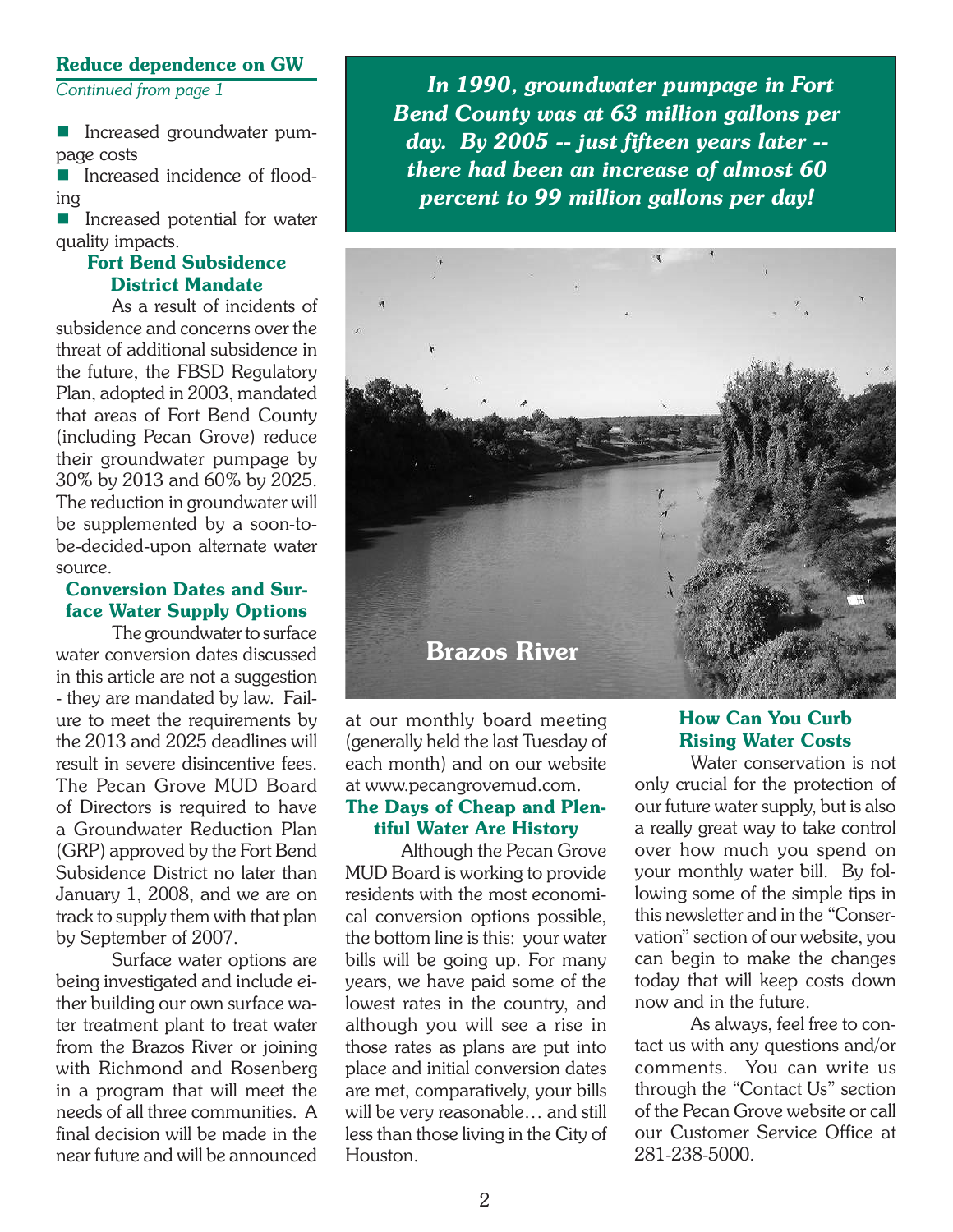# *Project Updates*.... Waste Water Treatment Plant Conversion

 Construction at the Pecan Grove MUD Waste Water Treatment Plant is progressing. The contractor, LEM Construction Co., Inc., is about three months into this ten-month construction project, designed to convert the plant to a complete aeration process. Work to date includes the removal of old equipment, demolition of the headworks structure, and preparation of the new aeration basins.

 The work is being phased to take place without interrupting the on-going treatment plant operations or service to Pecan Grove residents. However, residents should be aware that there might be odor issues on a more persistent basis during the construction process.



Disaster Preparedness

 After the hurricanes of the past few years, the Pecan Grove MUD Board of Directors took a look at areas where measures could be taken to provide additional levels of redundancy to the District's water, sewer and drainage systems. Pecan Grove MUD currently maintains diesel back-up generators at the wastewater treatment plant, storm water pump stations, and water plants.

 The District decided to take steps to provide protection from sanitary sewer overflows in the event of lost power. During a loss of power, sewage fills up the sanitary sewer collection lines and lift stations. Should the power loss continue for an extended period of time, sewage in the lift stations must be pumped down and sewage in the collection lines must be drained. In order to do this, the District purchased a portable diesel generator that can be connected to any of the ten lift stations, and is in the process of installing a natural gas generator at the largest lift station near the intersection of Old South and Colonel Court. In addition, construction has begun on underground sewers in five locations throughout the District that will provide relief to sanitary sewers that become full due to power loss at the lift stations.  $\blacksquare$ 

# *As Spring Arrives - It's Time to Turn Over a New Leaf*

 Spring is a time of rebirth for your lawn… grass wakes from its winter hibernation and plants and trees show the first signs of sprouting leaves and blooming flowers. Spring may also be a time - for those who haven't already - to reevaluate your lawn care practices. In this era of rising water costs, new irrigation techniques- paired with tried and true conservation practices - are more important than ever.

 How much water does your yard REALLY need? Odds are it needs a whole lot less than you give it. In fact, landscape irrigation can account for more than 50% of all the water used in Texas during the summer - and about half of that water is wasted due to over-watering or runoff.

 We've all seen the automatic sprinkler systems running in the middle of a downpour or water streaming down the driveway from an already saturated lawn. These are classic examples of wasteful watering practices and all too prevalent. Consider the following tips this spring to save water in our community while providing your lawn with the proper amount of water to help it thrive:

Add a water sensor to your irrigation system. This may well be the most important thing you can do to avoid excessive and unnecessary watering, and it will save you money on your water bill!

Remember, it is always better to water deeply versusfrequently - it encourages well established root systems. Soil should be soaked to a minimum depth of six inches, and should not be watered again until the soil an inch below the surface is dry. Healthy, properly irrigated lawns rarely require more than one inch of water per week during the summer months (unless there is an extended dry spell).



*Continued on page 4*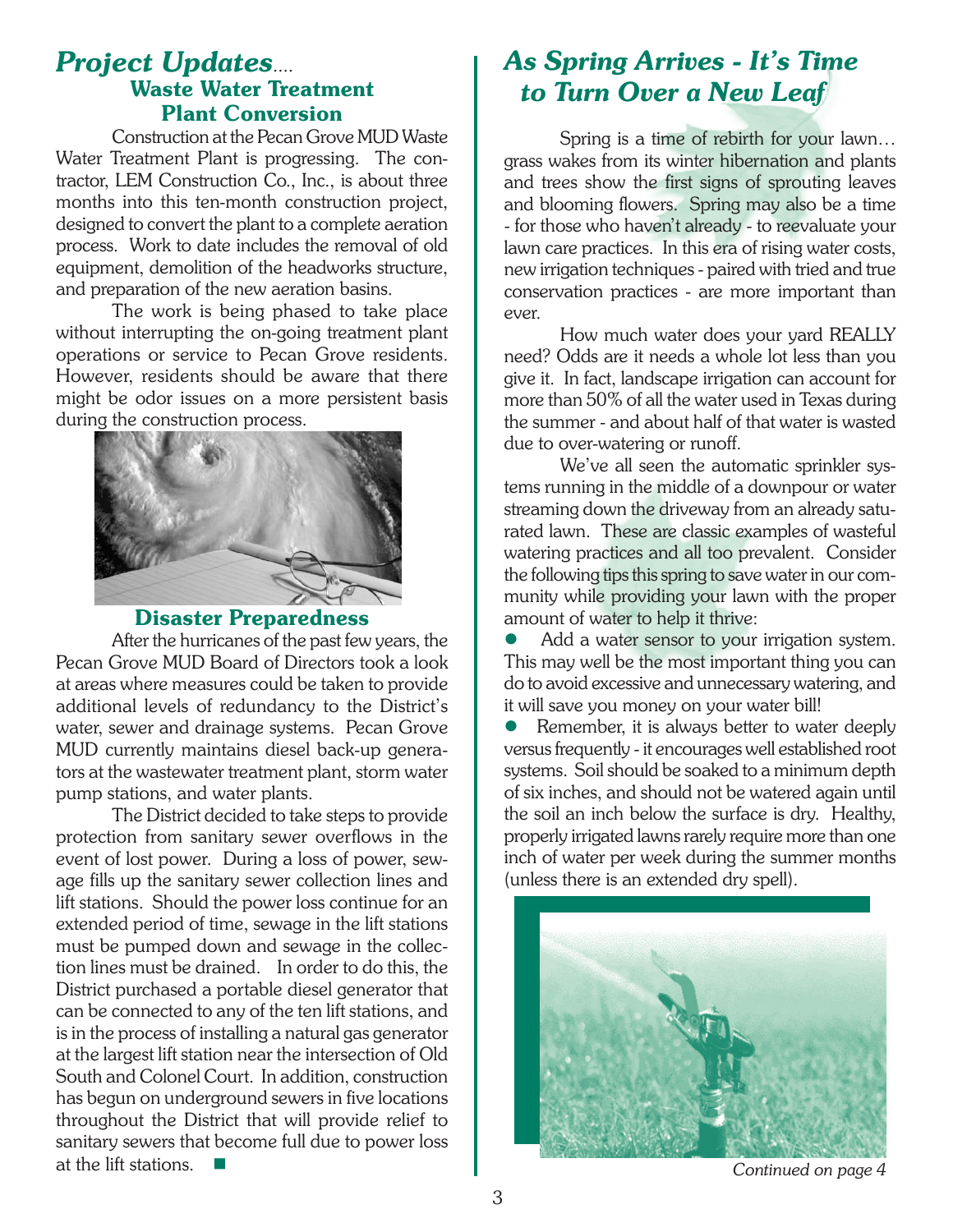## *Spring Lawns...*

*Continued from page 3*

• Check irrigation system timers. It's always best to water in the early morning hours (3-5 a.m.) for maximum effectiveness. Watering in the heat of the day can cause much of the water to evaporate before it ever reaches your lawn or plants/flower beds.

 $\bullet$  If you don't have one, or are looking into a more effective, cost-efficient irrigation system than you currently have, consider low output sprinkler heads, bubblers, or drip irrigation systems. And make sure you work with an experienced, licensed professional, wellversed in designing and installing the system that will work best for your unique yard. Individuals should be licensed by the Texas Commission on Environmental Quality (TCEQ) and should be able to show you their license number. Ask for it to ensure you're working with a qualified specialist.

• Don't cut your grass too short. Mowing grass at the proper height (three inches for St. Augustine and one inch for Bermuda) decreases the need for watering. Cutting grass any lower can cut into the stem and cause it to lose its ability to photosynthesize - making it more susceptible to disease and insect problems.

## *Go Organic...*

We can't stress strongly enough the benefits of using organic mulches such as pine needles, pine bark, straw, leaves, wood shavings, compost or sawdust to help your yard reach its full potential. Organic mulches reduce soil temperature, conserve moisture, and control weeds that compete with desirable plants for a drink. Two inches of mulch used around plants twice a year will allow your plants and flowers to thrive.

 When fertilizing, we also recommend using an organic fertilizer. Synthetic fertilizers can kill off beneficial organisms in the soil, resulting in more insect, disease and weed problems, while organic fertilizers allow the good microorganisms to grow stronger. Just as important, synthetic fertilizers can pollute our streams and other waterways and can also be a potential danger to ourselves, our pets and ironically, to our plants. It just pays to go organic. You will see a wonderful difference in the quality of your lawn, plants and shrubs, while eliminating any worries about your family's health and that of your neighbors.  $\blacksquare$ 



# GREAT LAWN LINKS!

*Texas A&M Cooperative Extension Service:* http://aggie-horticulture.tamu.edu/

*Texas Water Development Board:* www.twdb.state.tx.us/assistance/conser vation/pubs.asp

## *Every Yard is Unique...*

Finding out what your lawn needs to be fed is extremely valuable information and well worth the minimal cost of around \$25-\$30. Send a soil sample to the Texas A&M Soil Science Lab to find out what deficiencies you may have in your soil and what nutrients are needed to bring it back to beautiful! And, as always, when purchasing new plants, consider native, drought-tolerant varieties…they'll require less work and less water and can be just as beautiful as other less-tolerant options.

Visit your local nursery to find out more about creating the best yard possible in the best way possible. *Happy planting!*

*Southeast Texas Gardening:* http://www.southeasttexasgardening.info/recommendedplants.htm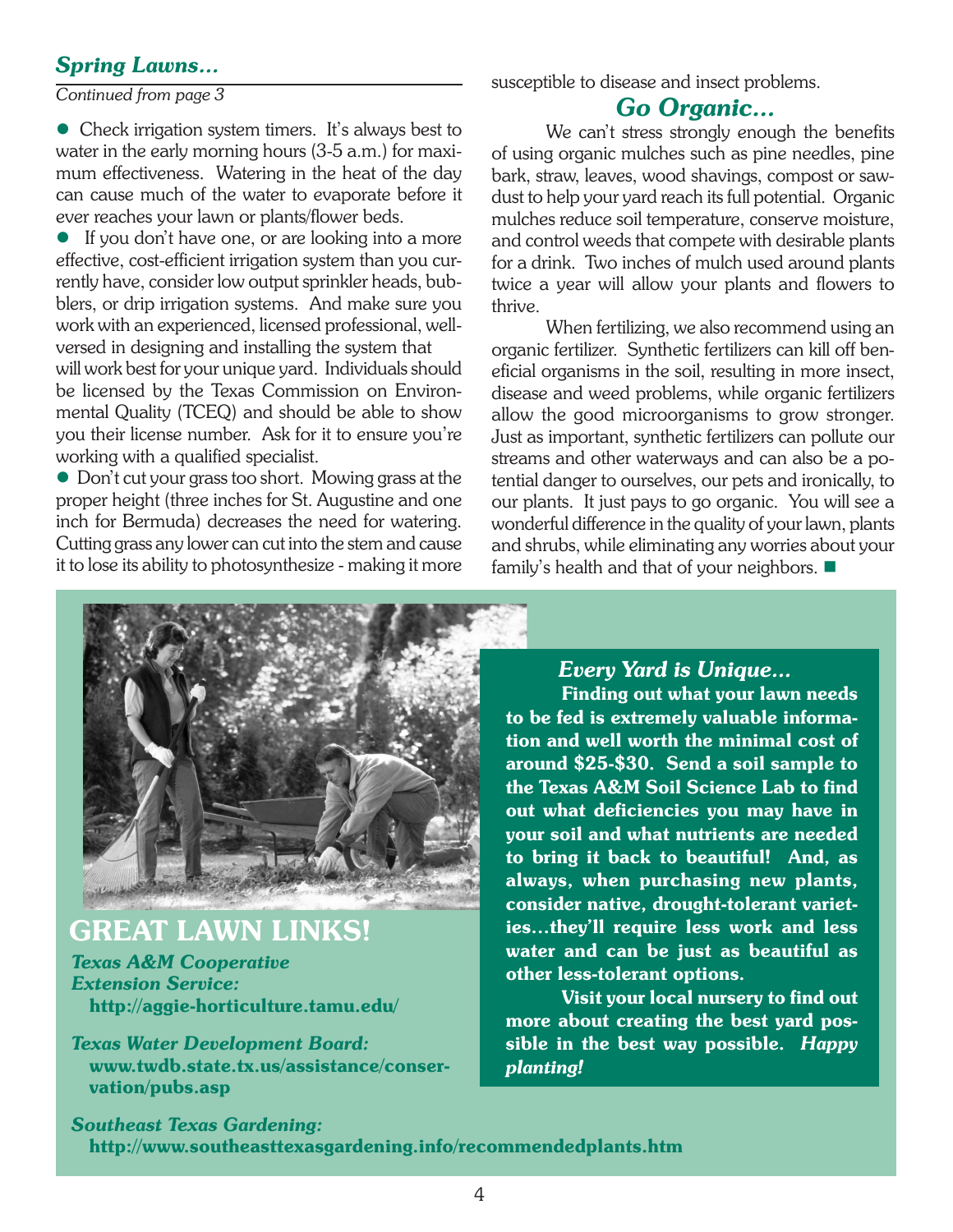# *What Does Composting Have to Do With Water Conservation?*



 More than you'd think, actually. The simple fact is, composting or not, most of us are over-watering our lawns. Follow some or all of the simple waterconservation techniques outlined in the "As Spring Arrives - It's Time to Turn Over a New Leaf" article and you're well on your way to conserving water and saving money. Add compost to the mix, and you're not only adding to your savings, but you'll create a healthy, beautiful lawn fed by safe and natural ingredients.

#### *How do compost materials minimize the amount of water my yard needs?*

 When rich compost mulch is used in flower beds and landscape areas, it holds in the moisture and cuts down on the amount of water needed to keep plants healthy. Composted materials are full of microorganisms, which prevent disease, cycle nutrients and create soil structure, and the humus in compost helps increase your soil's water-holding capacity. The cost of water is rising and it's up to each of us to do what we can to curb our expenses while working to become responsible stewards of our limited natural resources.

#### *What is compost?*

 Compost - often called "black gold" by experienced gardeners - is, by definition, a "microbial process that promotes rapid decay and converts organic materials such as grass clippings, leaves, and kitchen waste into a rich, organic soil amendment and mulch." In layman's terms, compost is a science, involving a complex "food chain" of bacteria, fungi, worms, beetles, mites and a host of other beneficial organisms that "eat up" organic materials and produce humus. There are a number of different composting processes, so odds are you can find the one that's right for you.

#### *Is composting for me?*

 Absolutely. The fear of the unknown, or at the least, concerns about the time-commitment composting may pose is far outweighed by the benefits it brings to your lawn and plants and to the environment as a whole.

Think about this: Every year, more than five million tons of yard trimmings and other organic materials end up in Texas landfills instead of building up the soil. Disposing of all this organic matter in landfills costs more than \$150 million a year!

 This is not someone else's problem. It affects our community today. As landfills run out of space and are forced to shut down - and over the last few decades, Texaslandfills have shut down by the hundreds - the cost of garbage pickup rises. Simple separation of materials, paired with the reduction or elimination of the use of harmful chemicals and pesticides will create positive changes in our yards, in our pocketbooks and in our global community as a whole.

#### *But it just seems like a lot of work.*

 Composting comes in many forms. From the simple - changing from a bagged mower to a mulching mower or constructing a very basic compost pile - to the more involved, such as building compost bins made of everything from inexpensive pallets to cinder blocks or molded plastic. It's all up to you and what fits best with your lifestyle. The goal is to use your grass clippings, leaves and pine needles, and organic kitchen debris in the best way possible. And if creating compost isn't your cup of tea, consider purchasing fully organic compost from your local nursery. It will bring your yard to life, while protecting you, your family and your neighbors from potentially harmful pesticides.

 For those interested in "cooking up" their own batch of compost, visit the Pecan Grove website (www.pecangrovemud.com) and click on the "Conservation" link to check out detailed information on different composting methods and compost bin options.  $\blacksquare$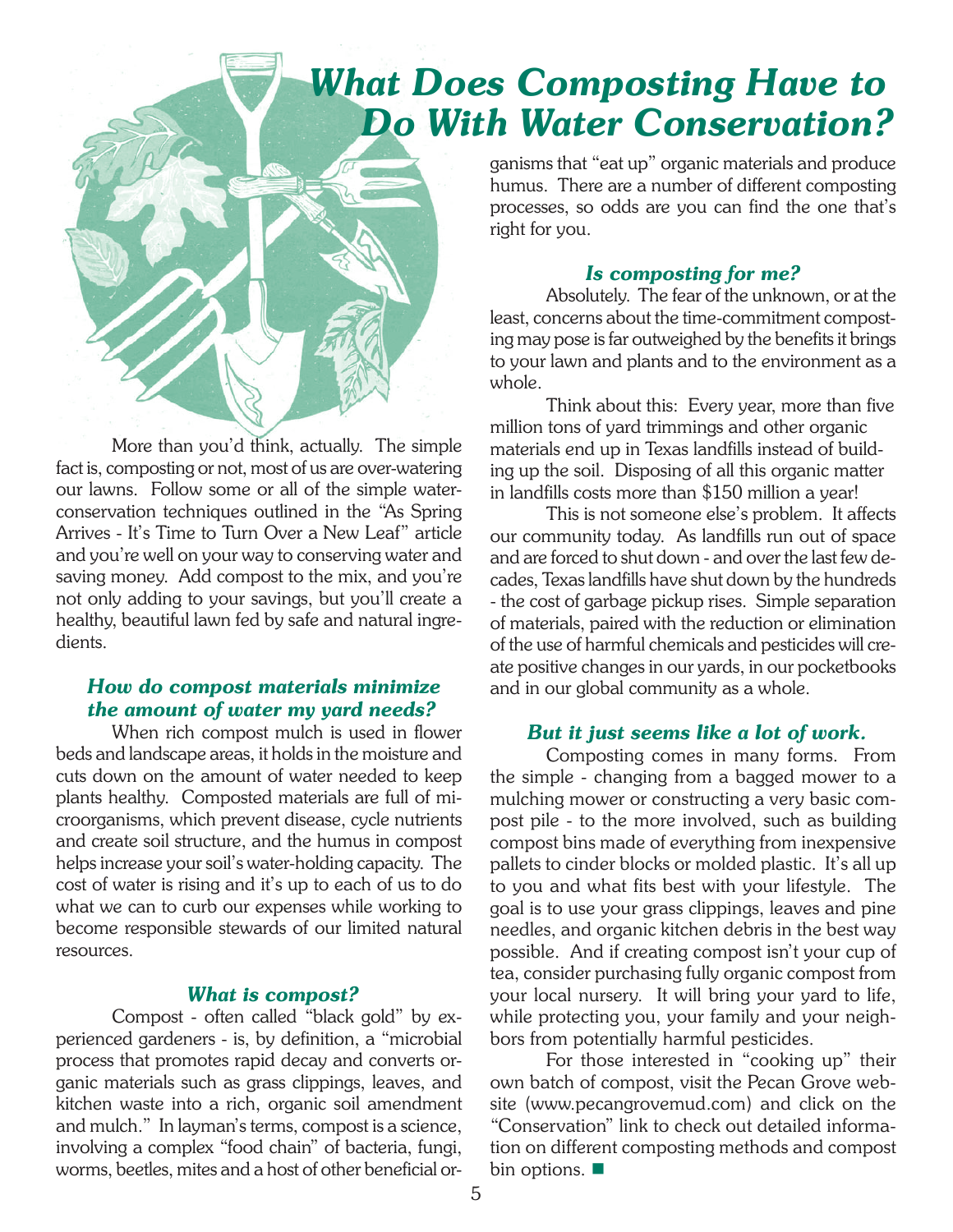# Hi Neighbor,

# On behalf of the Officers and Members of the Pecan Grove Volunteer Fire Department, we wish you all a very Happy New Year!



The start of 2007 brings exciting news. A project that your fire department started more than 18 months ago to gain a better fire rating for homeowner's insurance has completed its first phase, and the Department is very happy to announce the results. I'm referring to the Public Protection Classification rating (or PPC for short) that makes up a part of your overall homeowner's insurance rates. The PPC rating classifies the fire protection for your area, with 1 being the best and 10 being the worst, and measures everything from available water supplies and hydrants to manpower, equipment, and location of fire stations. These factors are evaluated, graded and put into an overall point total, which is then converted into a PPC rating. The current Pecan Grove Fire Department PPC rating is 5, but effective April 1, 2007, I'm pleased to announce that a new PPC rating of 3 will take effect. Depending upon your current insurance company and the price of your home, this new rating could mean lower coverage rates. Please check with your carrier, and advise them of the effective date and the new rating. They

can assist you in determining your savings. I'd like to take this opportunity to thank all of the dedicated and hard

working people who had a role in completing this project, including YOU! It is only with your continued support of the Pecan Grove Fire Department through your monthly donations that an effort of this size could be undertaken. A sizable amount of time and funds were expended to make this a success, and the Department is extremely proud of the results. It is our sincere hope that this new rating will mean a noticeable decrease in your insurance rates, and that it shows our continued commitment to providing the BEST possible service to you and your family. The men and women of the Pecan Grove Fire Department work hard every day to help make this area a safe

and great place to live and work. If you have any questions or comments on this or any other subject

related to your emergency services, please feel free to call the Fire Station at (281) 341-6677. We are always happy to assist you in any way we can. elated to your emergency.<br>at (281) 341-6677. We are always happy to assist y-<br>Remember..... We depend on YOU, so you can depend on US!

Sincerely,<br>*Larry Larry B. Perry* Volunteer Fire Department Volunteer Fire Department

*Serving the Best….With the Best*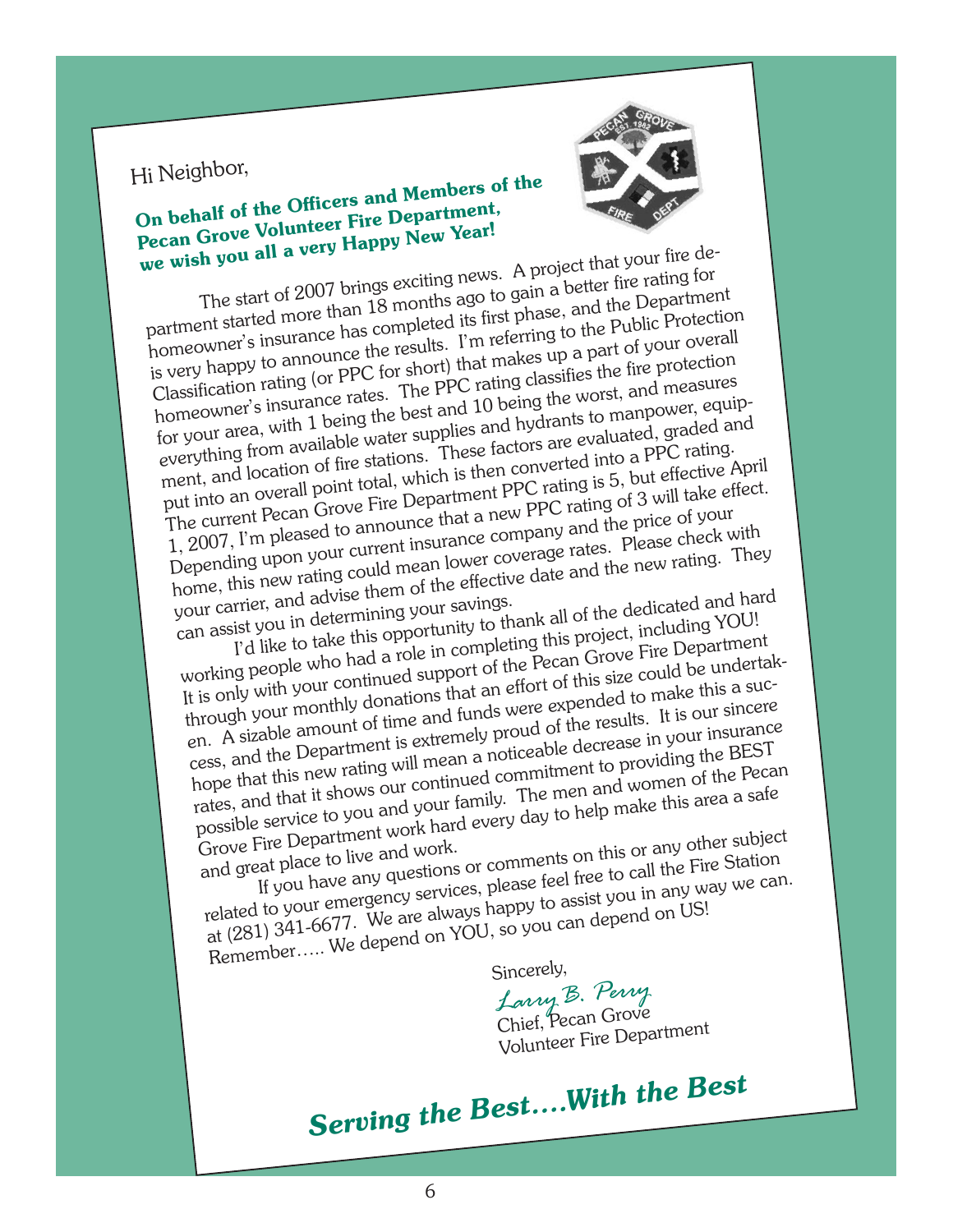

 Hi kids! My name is Pansophigus (sounds like PAN-SOF-A-GUS). It's a funny-sounding name, I know, but it has special meaning. It was bestowed

upon my father years ago by King Alexander I, ruler of the tropical paradise of Gaea.

 How was the name chosen by the great king, you ask? Well, my father was a great philosopher, the wisest of the wise eagles, and a respected advisor to his majesty.

 The name Pansophigus (derived from the word "pansophical", meaning "all-wise" or "claiming universal knowledge") was given to him after he helped young residents of Gaea save their home from drought and pollution.

 In the years since, my father has passed down the important stories and knowledge necessary to help protect and preserve our precious natural resources…especially water. That's why I'm here today, to begin teaching you about our water supply and how YOU can help conserve it.

Consider this fact: We have no more water on this planet today than we did in the days of the dinosaurs - not one drop! If you look at the earth from outer space, it would appear that our water supply is limitless. In fact, 80% of the earth is covered with water or ice. But looks can be deceiving. Only TWO PERCENT of that water is drinkable! That means every being on this planet…humans, animals and plants, must share that same tiny piece of the pie. It sure makes you think, doesn't it?

If the earth's population continues to grow but our water supply stays the same, how can we help to conserve what we have and protect it from pollution?



 The great part is, by making simple adjustments in your everyday life, you, your family and friends can make a difference today. Here are a few simple tips to get started:

- Turn off that faucet while you brush your teeth! You only need it to rinse the brush and sink.
- l Ask your parent or guardian to install a low-flow showerhead. It's a minimal up-front cost, simple to attach, and will save your family money on the water bill while helping to conserve your community's water supply.
- Help out with the lawn. Instead of using a water hose to clean off the sidewalk or driveway, use a broom to sweep leaves and other debris into piles that can be bagged. It saves water and keeps trash from polluting our storm sewers.

 As you can see, it doesn't take much to start saving water today. Now that you've got the ball rolling, check out the new Kid's Can Conserve section of our website *(www.pecangrovemud.com/ kids)* for more tips and games.

 Make your parents, your community, and especially me, Pansophigus, proud by making positive changes in your water use habits and becoming a real hero for your community and our planet!